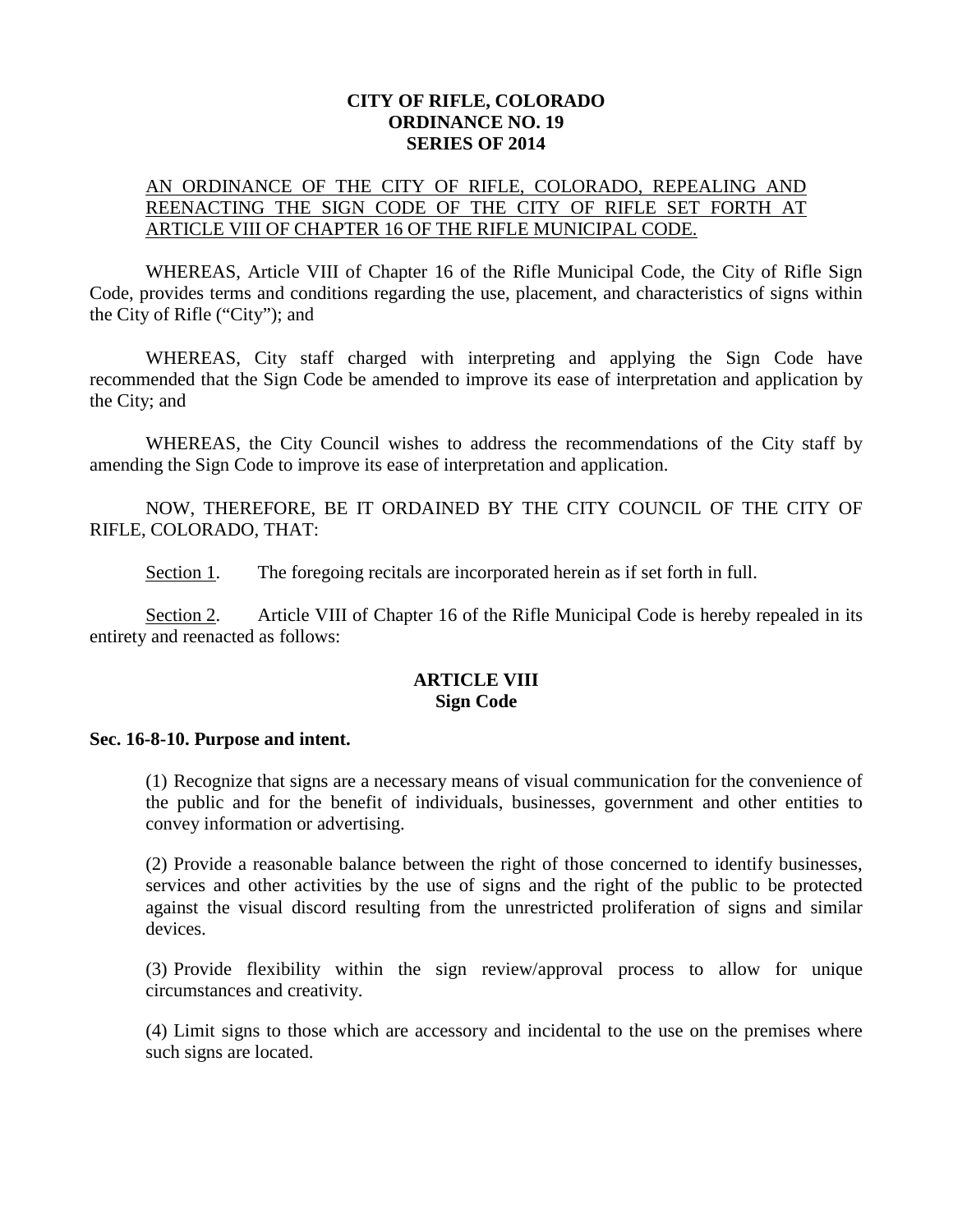(5) Protect the public from damage or injury caused by signs that are poorly designed or maintained and from distractions or hazards to pedestrians or motorists caused by the indiscriminate placement or use of signs.

(6) Encourage signs that are responsive to the aesthetics and character of their particular location, adjacent buildings and uses, and the surrounding neighborhood. Ensure that signs are compatible and integrated with the building's architectural design and with other signs on the property.

(7) Ensure that signs are appropriate and compatible with their location and site features, including but not limited to the street on which they are located, the orientation of the building on the site, surrounding buildings, surrounding neighborhood characteristics, the type of building on the site and landscaping.

(8) Bring nonconforming signs into compliance with these regulations.

### **Sec. 16-8-20. Scope and applicability.**

(a) The provisions of this Article shall apply to the display, construction, erection, alteration, use, maintenance and location of all signs within the City. All signs displayed, constructed, erected or altered after the date of the adoption of the ordinance codified in this Article shall be in conformance with the provisions of this Article.

(b) Nonconforming signs. A sign existing on February 1, 2015 and not in compliance herewith shall be regarded as a nonconforming sign. A nonconforming sign may continue if the business or land use associated with the sign continues in operation and it is properly repaired and maintained, subject to the following requirements.

Nonconforming signs shall be brought into conformance with the Sign Code under the following circumstances:

(1) A nonconforming sign that is structurally altered, relocated or replaced shall comply with the sign code. Replacement of a sign face or sign text, if done without altering the sign structure, shall not constitute a structural alteration or replacement.

(2) Discontinued nonconforming signs. Whenever a business, industry, service or other use has been discontinued and has ended its operations, nonconforming signs and nonconforming sign structures pertaining to the use shall be removed by the property owner within ninety (90) days. Notice of violation shall be given to the property owner and (14) days will be given to remedy the violation, at which time the City may remove the signs. The City shall keep the sign in storage for thirty (30) days, during which they may be recovered by the owner only upon payment to the City for costs of removal and storage. If not recovered within the thirty-day period, the sign and supporting structure shall be declared abandoned and title shall vest with the City. The costs of removal and storage (up to thirty [30] days) may be billed to the owner. If not paid, the applicable costs may be imposed as a tax lien against the property from which the sign was removed.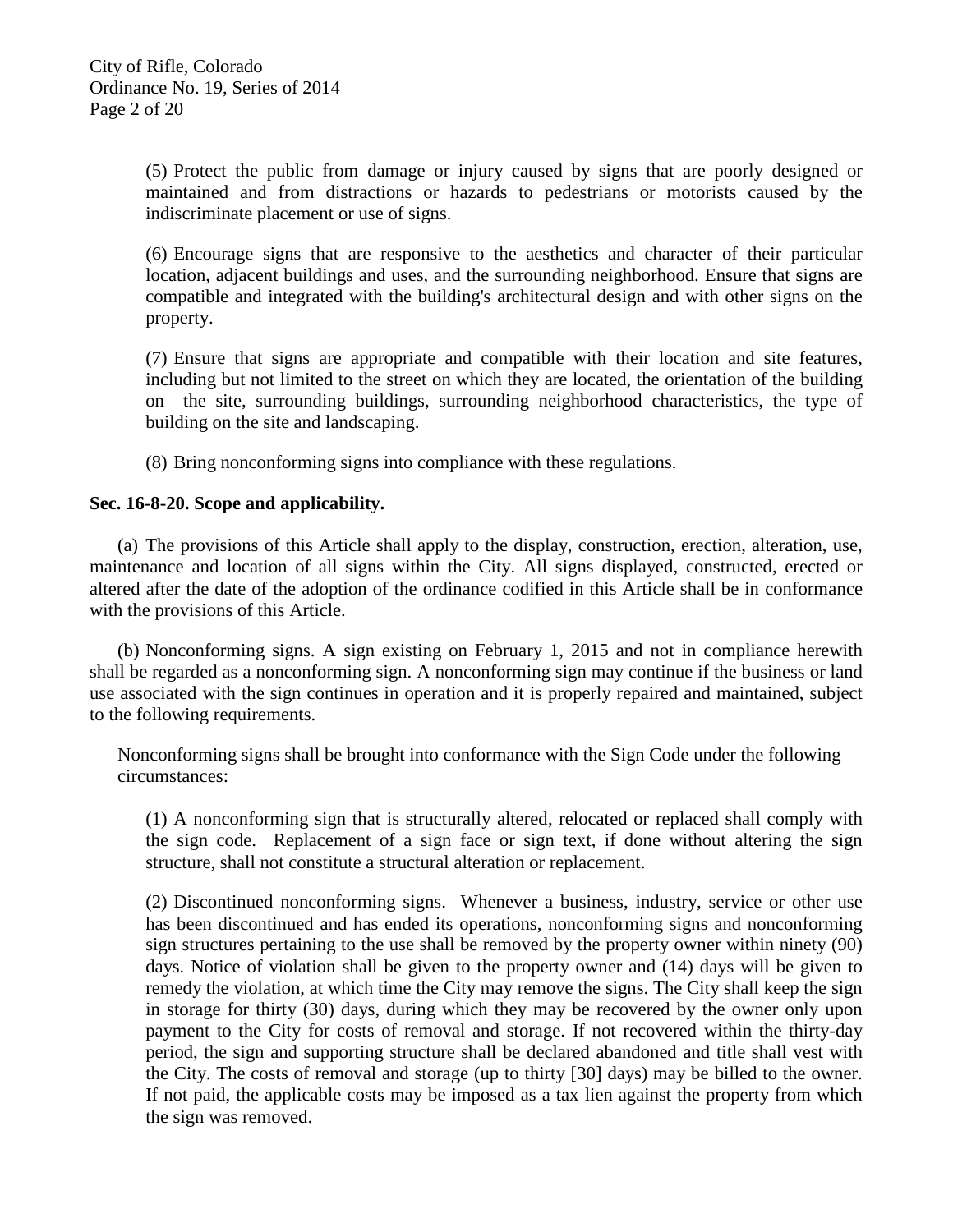(3) Sign maintenance. The owner of a sign and the owner of the premises on which such sign is located shall be jointly and severally liable to maintain signs, including any illumination sources, in neat and orderly condition and in a good working order at all times, and to prevent the development of any rust, corrosion, rotting or other deterioration in the physical appearance or safety of such signs. The City may inspect any sign governed by this Article and shall have the authority to order the painting, repair, alteration or removal of a sign which constitutes a hazard to safety, health or public welfare by reason of inadequate maintenance, dilapidation or obsolescence.

# **Sec. 16-8-30. Sign permits and administration.**

(a) Sign permit required.

(1) A sign permit shall be required in order to erect, move, alter, reconstruct or repair any permanent or temporary sign, except signs that are exempt from permits in compliance with Section 16-8-70 below.

(2) On properties with more than one (1) primary use, a separate permit shall be required for signage for each individual use. See Paragraph 16-8-50(b)(2) of this Article for information on properties with multiple buildings or multi-use centers.

(3) Changing or replacing the copy on an existing lawful sign shall not require a permit, provided that the copy change does not change the size of the sign, or render the sign in violation of this Article.

(b) Application for a sign permit.

(1) Sign permit application requirements. Applications for sign permits shall be made in writing on forms furnished by the City staff. The application shall contain:

(2) The street address of the proposed sign structure;

(3) Names and addresses of the owner, sign contractor and erector;

(4) Legible site plans which include the specific location of the sign and setbacks to adjacent property lines and buildings;

(5) A detailed drawing indicating the dimensions, materials and colors of the proposed sign structure. A certification by a structural engineer may be required by the City staff for a freestanding or projecting sign;

(6) A graphic drawing or photograph of the sign copy;

(7) A description of the lighting to be used, if applicable;

(8) If the sign is to be located off the premises advertised, a written lease or permission from the property owner of the site on which the sign will be located; and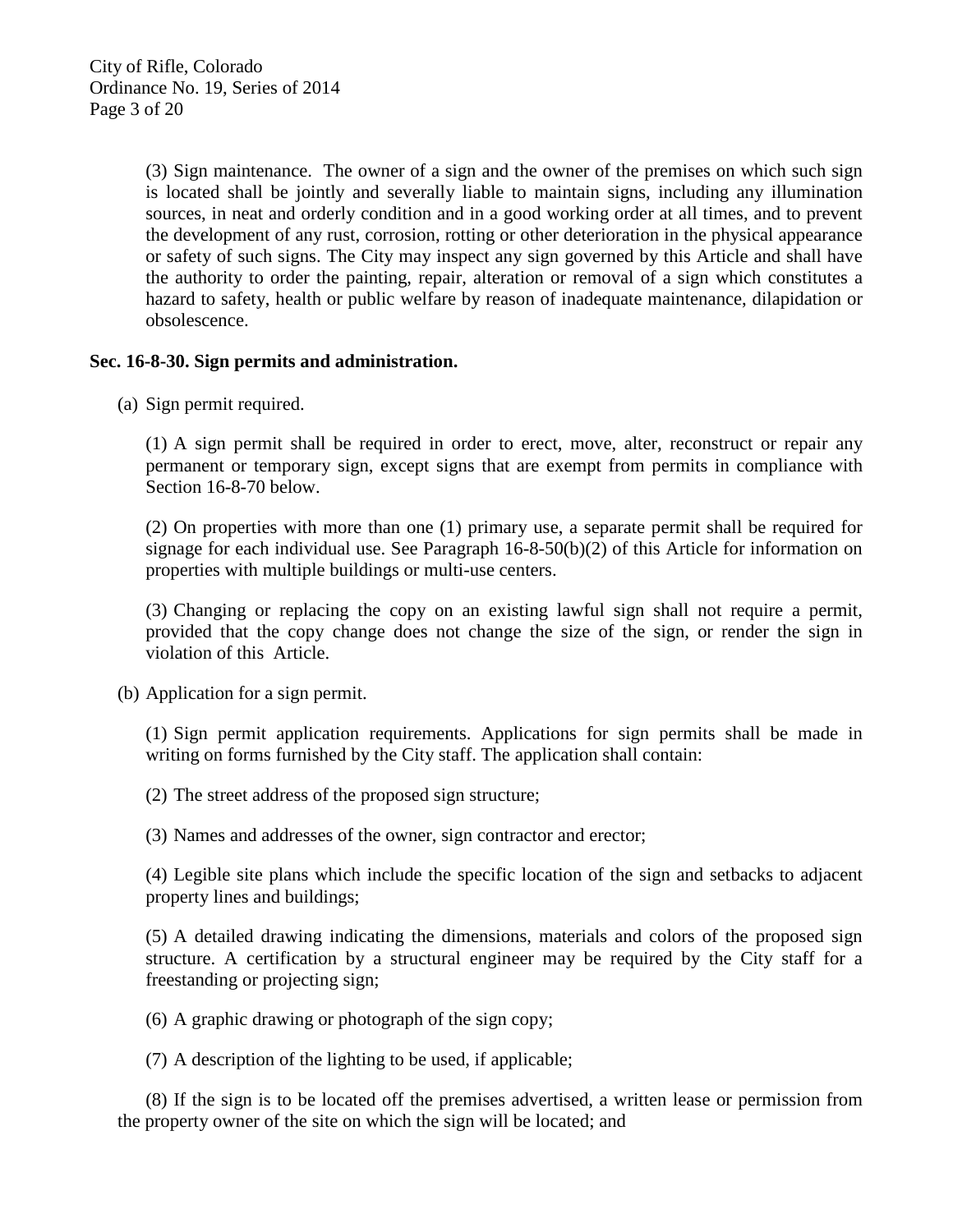(9) Sign permit fee and plan check fee as established by the current fee schedule. The applicant shall pay all costs billed by the City relative to the review of the application.

a. Sign permit application certification of completion. Upon receipt of a sign permit application, the City staff shall either certify that the application is complete and in compliance of all submittal requirements or reject it as incomplete and notify the applicant in writing of any deficiencies.

b. Staff review and approval. When the City staff has determined the application to be complete, the City staff shall review the sign permit in accordance with the established review criteria and has the authority to approve, approve with conditions or deny the sign permit. Upon the City staff's approval of the sign permit, the sign permit and any building or electrical permits required for the sign shall be issued to the applicant.

c. Terms of approval. Once a sign permit has been issued, it shall be unlawful to change, modify or deviate from the terms or conditions of the approved permit without the consent of the City.

d. Provision of insurance. For freestanding signs, projecting signs and any sign that is located on or above public right-of-way, proof of public liability insurance must be provided.

(c) Interpretation. When it is required that an interpretation be provided for standards and regulations specified in this Article, said interpretations shall be made by the Planning Director.

## **Sec. 16-8-40. Sign design.**

(a) Professional. Signs shall be made by a professional sign company or other qualified entity as determined by the Planning Director.

(b) Materials. Signs shall be constructed of durable, high quality architectural materials. The sign package must use materials, colors and designs that are compatible with the building facade. Sign materials must be of proven durability. Treated wood, painted metal, stone, brick and stucco are the preferred materials for signs.



Figure 16-8-1. Signs and architectural details.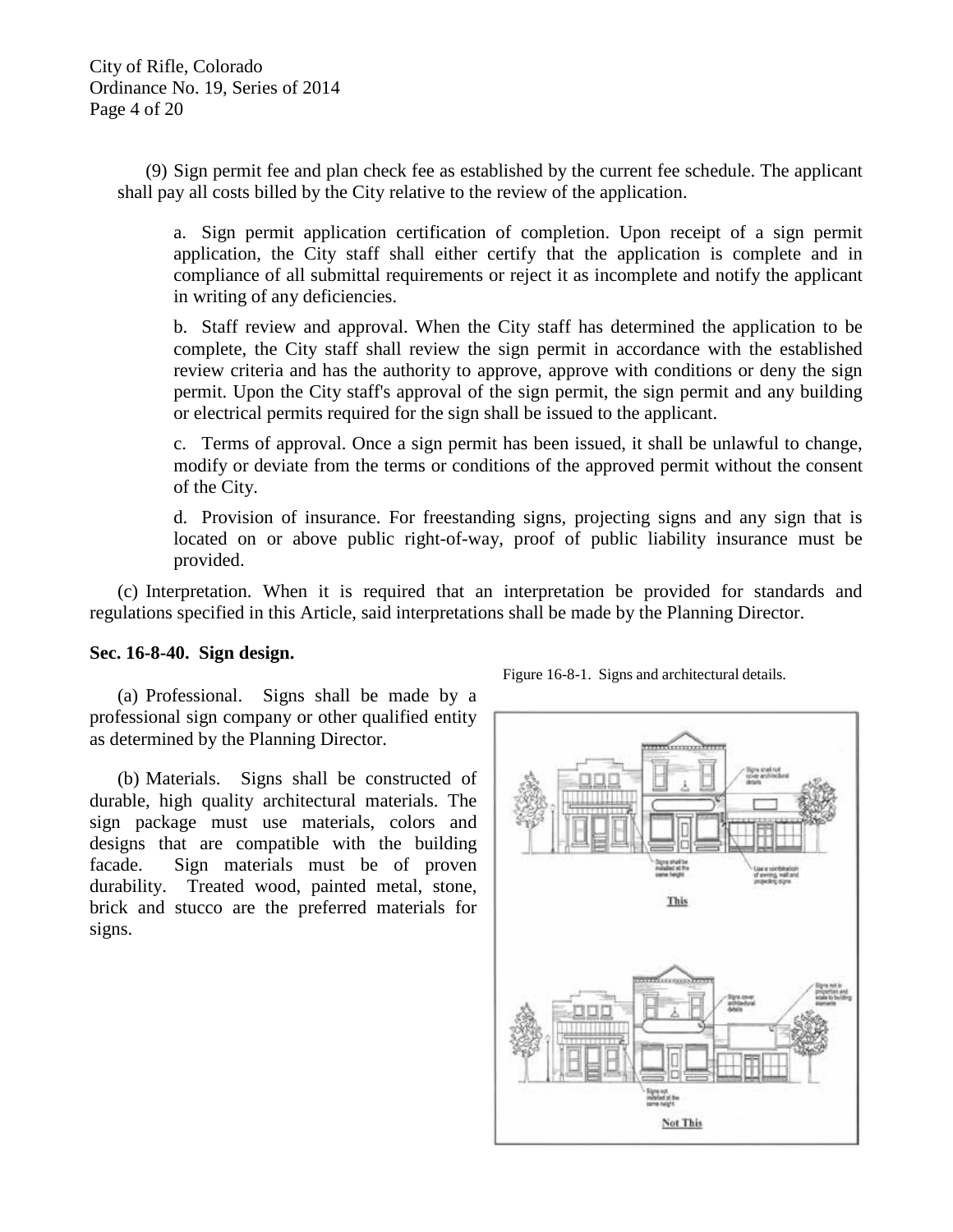City of Rifle, Colorado Ordinance No. 19, Series of 2014 Page 5 of 20



## Figure 16-8-2. Types of signs

# **Sec. 16-8-50. Sign standards by zoning district**.

| (a) The following are standards for signs in the LDR, MDR, MDR-X, EZ zoning districts: |  |  |
|----------------------------------------------------------------------------------------|--|--|
|                                                                                        |  |  |

| Type of Sign                                                             | Number of<br>Signs                                                | Maximum<br>Area (sq. $ft.$ )                                                    | <b>Maximum</b><br>Height                                                                                                                                             | Lighting<br>Types                                                                                              | <b>Comments</b>                                                                                                                                                                                                                                                |
|--------------------------------------------------------------------------|-------------------------------------------------------------------|---------------------------------------------------------------------------------|----------------------------------------------------------------------------------------------------------------------------------------------------------------------|----------------------------------------------------------------------------------------------------------------|----------------------------------------------------------------------------------------------------------------------------------------------------------------------------------------------------------------------------------------------------------------|
| Awning/<br><b>Canopy or</b><br>Wall                                      |                                                                   |                                                                                 | Limited to<br>first story of<br>building                                                                                                                             | Direct or<br>indirect                                                                                          | Cannot project<br>more than 12"<br>beyond face of                                                                                                                                                                                                              |
| Public or quasi-<br>public uses                                          | 1 per street<br>front                                             | 5% of<br>building<br>facade OR 25<br>sq. ft.,<br>whichever is<br>less           | unless second<br>story has<br>pedestrian<br>access such as<br>balcony<br>Must be at<br>least 8' above<br>finished grade<br>Can be no<br>more than 25'<br>above grade | Lighting must<br>be turned off<br>from 11 pm to<br>6 am if within<br>$500'$ of<br>residential<br>zone district | awning, canopy<br>or building wall<br>Cannot obstruct<br>window, door<br>or other<br>architectural<br>details<br>Cannot extend<br>above top of<br>awning, canopy<br>or building eave<br>line<br>Signs located<br>under a canopy<br>or awning are<br>considered |
| Multi-family<br>complex<br>Legal existing<br>nonconforming<br>commercial | 1 per street<br>front<br>1 per street<br>front or 1<br>per tenant | 5% of<br>building<br>facade<br><b>OR</b><br>25 sq. ft.,<br>whichever is<br>less |                                                                                                                                                                      |                                                                                                                |                                                                                                                                                                                                                                                                |
| <b>Freestanding</b>                                                      |                                                                   |                                                                                 |                                                                                                                                                                      | Lighting must<br>be turned off                                                                                 | suspended signs<br>Monument<br>signs are only                                                                                                                                                                                                                  |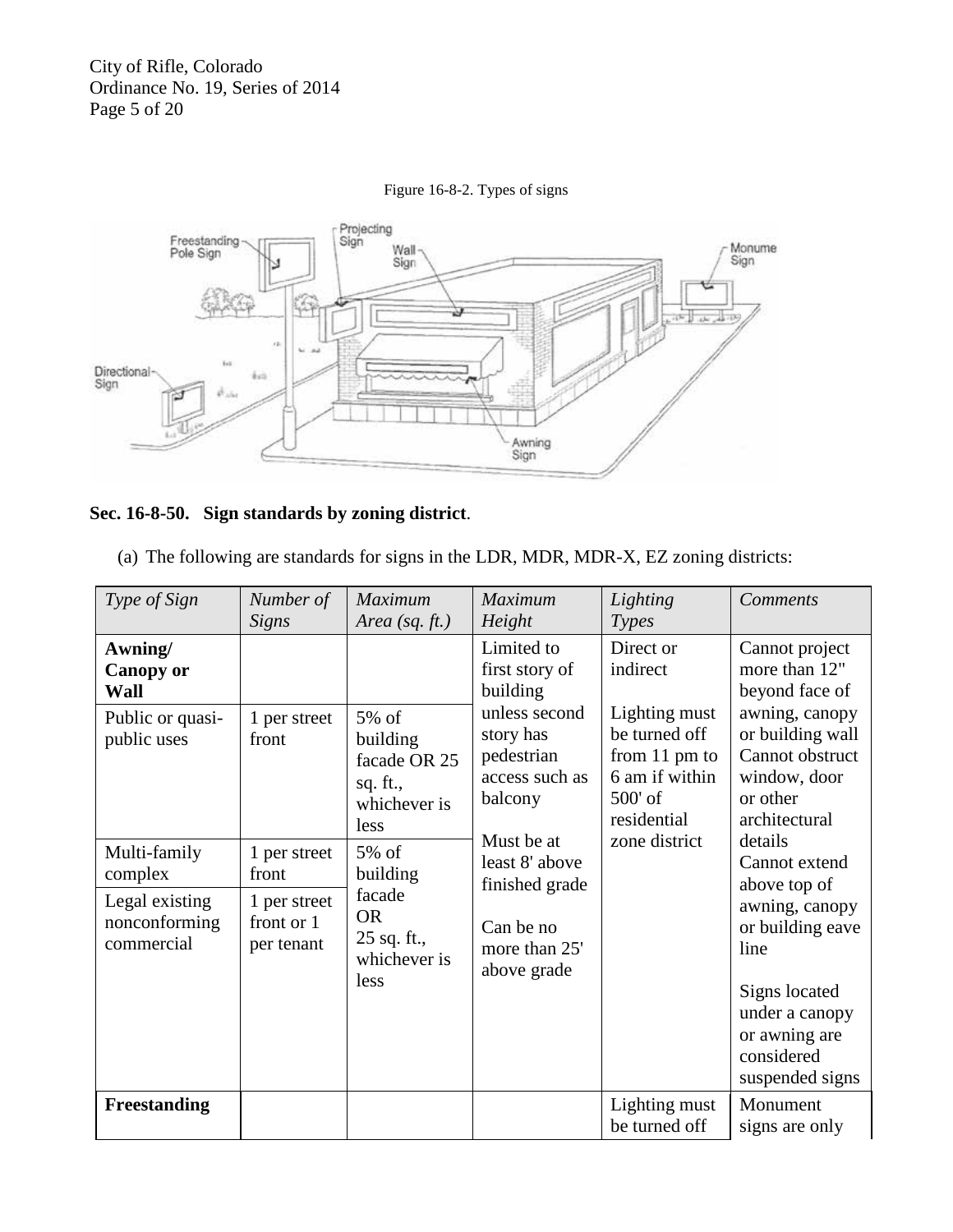|                                               |                                                  |                                                                                                             |                      | from 11 pm to<br>6 am if within<br>500' of<br>residential<br>zone district | freestanding<br>signs permitted<br>in residential<br>zone districts<br>Must be at least |
|-----------------------------------------------|--------------------------------------------------|-------------------------------------------------------------------------------------------------------------|----------------------|----------------------------------------------------------------------------|-----------------------------------------------------------------------------------------|
| Public or quasi-<br>public use                | 1 per street<br>front                            | $1$ sq. ft. for<br>each lineal<br>foot of<br>building<br>frontage OR<br>25 sq. ft.,<br>whichever is<br>less | 8'                   | Direct or<br>indirect                                                      | 8' from<br>pavement<br>Must be at least<br>4' from building                             |
| Multi-family<br>complex                       | 1 per street<br>front                            | $1$ sq. ft. for<br>each lineal<br>foot of<br>building<br>frontage OR<br>25 sq. ft.,<br>whichever is<br>less | 6'                   | Direct                                                                     |                                                                                         |
| Legal existing<br>nonconforming<br>commercial | 1 per street<br>front or 1<br>per tenant         | 1 sq. ft. for<br>each lineal<br>foot of<br>building<br>frontage OR<br>25 sq. ft.,<br>whichever is<br>less   | 8'                   | Direct or<br>indirect                                                      |                                                                                         |
| Subdivision<br>entrance                       | $\mathbf{1}$<br>monument<br>sign per<br>entrance | 25 sq. ft.                                                                                                  | 6 <sup>′</sup>       | Direct                                                                     |                                                                                         |
| Group child care<br>center                    | 1                                                | 10 sq. ft.                                                                                                  | 6'                   | Unlighted                                                                  |                                                                                         |
| Home<br>occupation                            | $\mathbf{1}$                                     | $1$ sq. ft.                                                                                                 | 4'                   | Unlighted                                                                  |                                                                                         |
| Projecting or<br>Suspended Sign               |                                                  |                                                                                                             |                      |                                                                            | Not allowed                                                                             |
| Window Sign                                   |                                                  |                                                                                                             |                      |                                                                            |                                                                                         |
| Legal existing<br>nonconforming               |                                                  |                                                                                                             | Ground level<br>only | Unlighted                                                                  | Cannot exceed<br>25% of area of                                                         |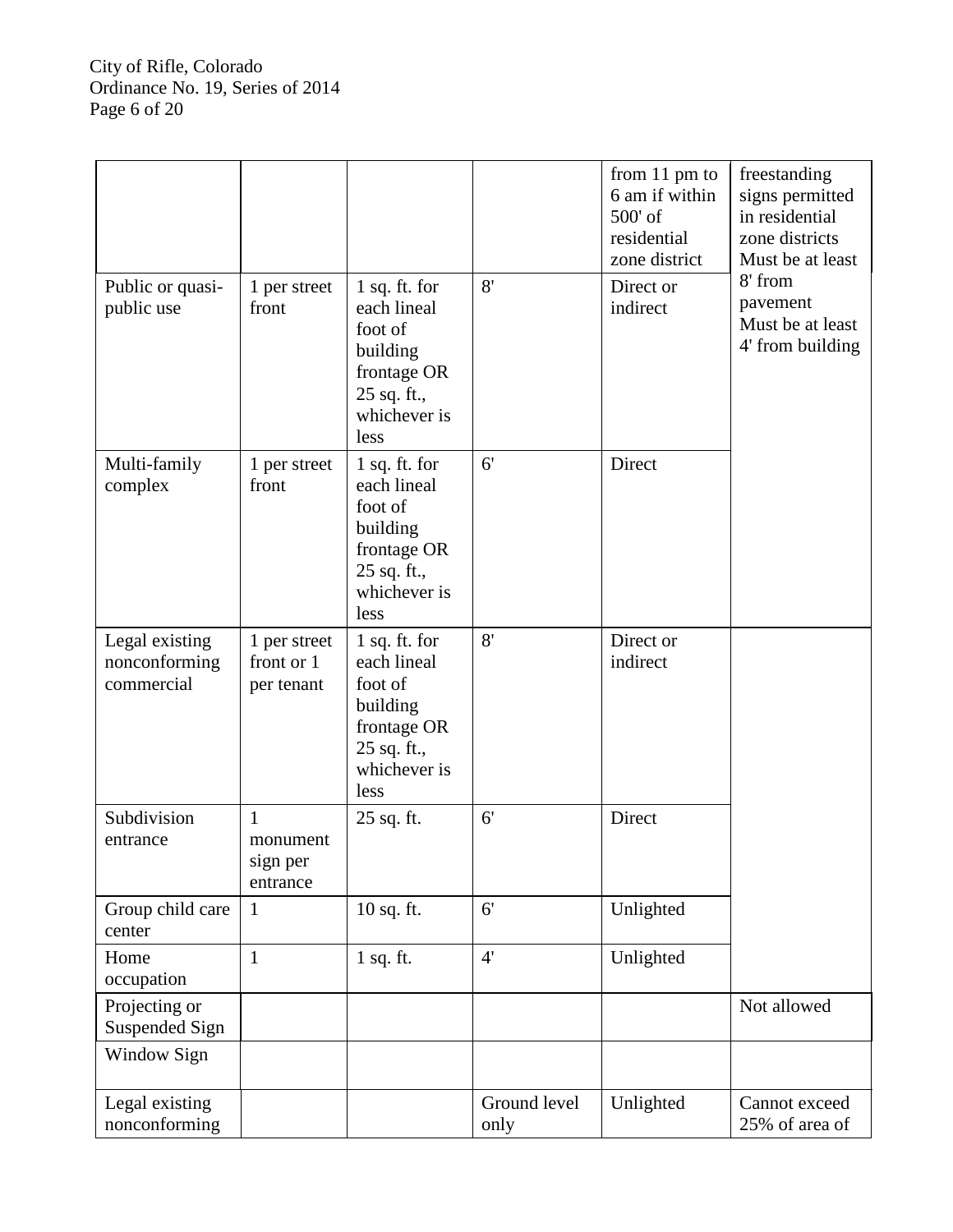| commercial |  |  | window                                    |
|------------|--|--|-------------------------------------------|
|            |  |  | Posters for                               |
|            |  |  | temporary $\left( < \frac{30}{2} \right)$ |
|            |  |  | $\frac{1}{2}$ days) events are            |
|            |  |  | exempt                                    |

(b) Signs in the CBD, CS, TC, LI, I and PD zoning districts. See Chapter 16, Article 18 for additional standards for signs within the Central Business District.

(1) Properties or buildings with one (1) primary use and one (1) primary entrance are subject to the following guidelines:

| Type of Sign                                                            | Number of<br>Signs                                                                                                                                | Maximum<br>Area (sq. $ft.$ )                                                                                                                                                                                                                 | Maximum<br>Height                                                                                                                                                                                     | <b>Lighting Types</b>                                                                                                                                   | <b>Comments</b>                                                                                                                                                                                                                                                                                                 |
|-------------------------------------------------------------------------|---------------------------------------------------------------------------------------------------------------------------------------------------|----------------------------------------------------------------------------------------------------------------------------------------------------------------------------------------------------------------------------------------------|-------------------------------------------------------------------------------------------------------------------------------------------------------------------------------------------------------|---------------------------------------------------------------------------------------------------------------------------------------------------------|-----------------------------------------------------------------------------------------------------------------------------------------------------------------------------------------------------------------------------------------------------------------------------------------------------------------|
| Awning/<br><b>Canopy or</b><br><b>Wall</b>                              | N <sub>o</sub><br>maximum<br>number of<br>signs. The<br>total area of<br>all wall<br>signage must<br>not exceed<br>Maximum<br>Area<br>calculation | 1 sq. ft. per<br>linear foot of<br>building<br>frontage<br>facing a<br>street.<br>Add 30<br>square feet<br>per<br>additional<br>use in multi-<br>use<br>buildings<br>Central<br><b>Business</b><br>District:<br>maximum<br>75 square<br>feet | The lesser of<br>25' OR the<br>top of first<br>floor of<br>structure<br>Exception:<br>wall signs<br>above the<br>first floor of<br>a building<br>may be used<br>in place of a<br>freestanding<br>sign | Direct,<br>indirect, or<br>internal<br>Lighting must<br>be turned off<br>from $11$ pm to<br>6 am if within<br>500' of a<br>residential<br>zone district | Cannot project<br>more than 12"<br>beyond face of<br>awning, canopy<br>or building wall<br>Cannot obstruct<br>window, door or<br>other<br>architectural<br>details<br>Cannot extend<br>above top of<br>building eave<br>line<br>Signs located<br>under canopy or<br>awning are<br>considered<br>suspended signs |
| <b>Freestanding</b>                                                     |                                                                                                                                                   |                                                                                                                                                                                                                                              |                                                                                                                                                                                                       |                                                                                                                                                         |                                                                                                                                                                                                                                                                                                                 |
| Business,<br>institution,<br>government,<br>multifamily,<br>subdivision | 1 per 1,500<br>feet of street<br>frontage per<br>lot<br><b>OR</b><br>1 per street                                                                 | The lesser<br>of:<br>$1$ sq. ft. for<br>each lineal<br>foot of                                                                                                                                                                               | Cannot<br>exceed<br>height of<br>principal<br>building                                                                                                                                                | Direct,<br>indirect or<br>internal<br>Lighting must<br>be turned off                                                                                    | Must be at least<br>8' from<br>pavement<br>Must be at least<br>4' from building                                                                                                                                                                                                                                 |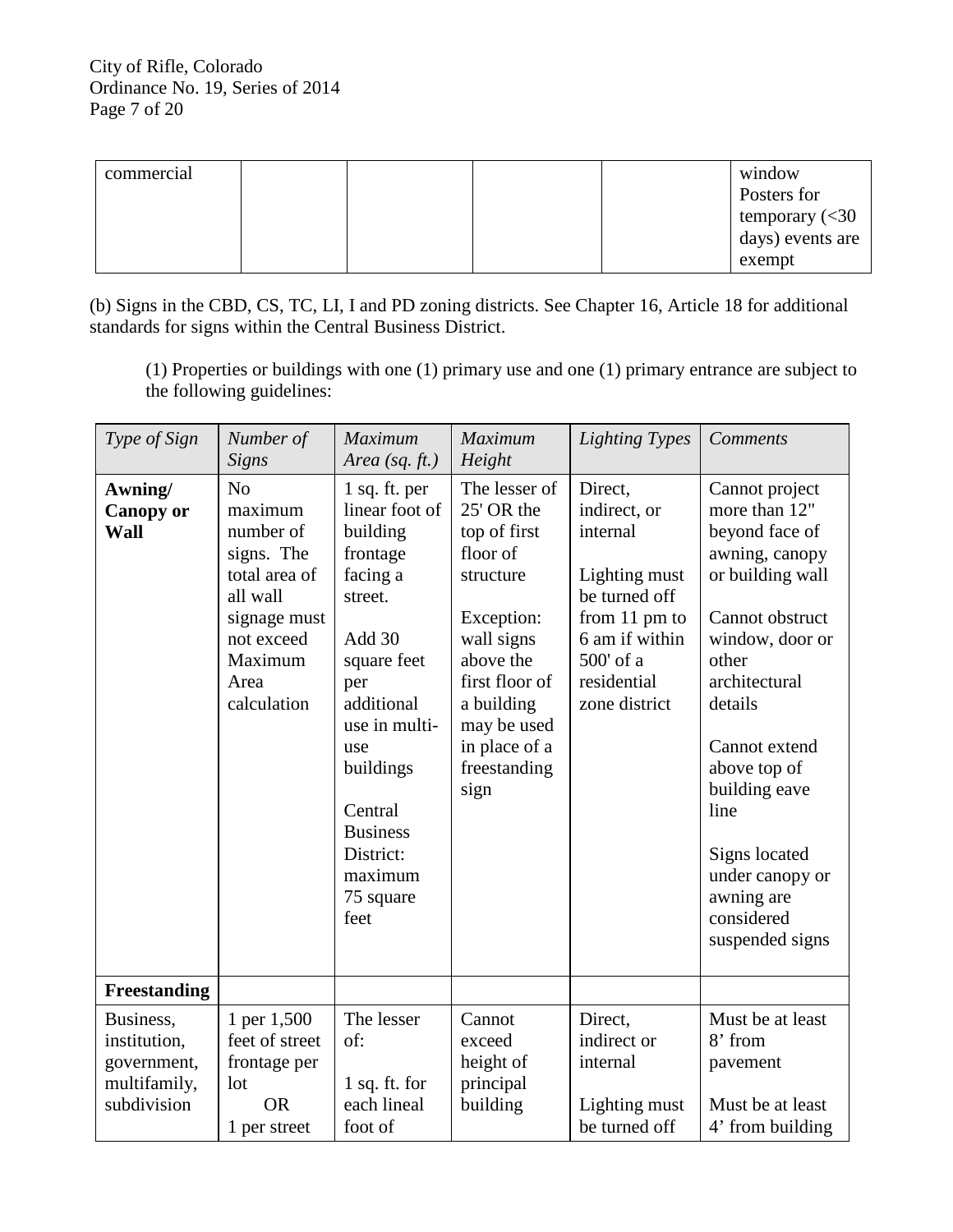City of Rifle, Colorado Ordinance No. 19, Series of 2014 Page 8 of 20

| Type of Sign                       | Number of<br><b>Signs</b>                                                                                                                                               | Maximum<br>Area $(sq. ft.)$                                                                                                           | Maximum<br>Height                                                                                                                                                                                                            | <b>Lighting Types</b>                                                                  | Comments                                                                                                                                                                                                                                                                                      |
|------------------------------------|-------------------------------------------------------------------------------------------------------------------------------------------------------------------------|---------------------------------------------------------------------------------------------------------------------------------------|------------------------------------------------------------------------------------------------------------------------------------------------------------------------------------------------------------------------------|----------------------------------------------------------------------------------------|-----------------------------------------------------------------------------------------------------------------------------------------------------------------------------------------------------------------------------------------------------------------------------------------------|
|                                    | frontage for<br>corner and<br>double<br>frontage<br>lots.<br>Pole signs<br>not<br>permitted in<br>the Central<br><b>Business</b><br>District;<br>monument<br>signs only | building<br>frontage<br><b>OR</b><br>170 sq. ft. on<br>Airport<br>Road and<br><b>Hwy 13.</b><br>130 sq. ft. in<br>all other<br>areas. | <b>OR</b><br>25 ft.<br>whichever is<br>less<br>Exceptions:<br>At least 20<br>feet<br>permitted on<br><b>Airport Road</b><br>and Hwy 13                                                                                       | from $11 \text{ pm}$ to<br>6 am if within<br>$500'$ of<br>residential<br>zone district | On corner lots,<br>maximum square<br>footage must be<br>shared if<br>utilizing more<br>than 1 sign<br>For multi-tenant<br>uses, 1<br>freestanding sign<br>is permitted                                                                                                                        |
| Home<br>Occupation                 | $\mathbf{1}$                                                                                                                                                            | 4 sq. ft.                                                                                                                             | 6'                                                                                                                                                                                                                           | Unlighted                                                                              |                                                                                                                                                                                                                                                                                               |
| Projecting or<br>Suspended<br>Sign | 1 per<br>building<br>frontage                                                                                                                                           | 16 sq. ft.                                                                                                                            | Limited to<br>first story of<br>building<br>unless<br>second story<br>has<br>pedestrian<br>access such<br>as balcony<br>Must be at<br>least 8'<br>above<br>finished<br>grade<br>Can be no<br>more than<br>25' above<br>grade |                                                                                        | If used in<br>conjunction with<br>awning/canopy<br>or wall sign, size<br>is calculated as<br>part of total<br>allowable area<br>for<br>awning/canopy<br>or wall sign<br>Must generally<br>align with other<br>projecting or<br>suspended signs<br>in same block<br>Limited to 4-foot<br>width |
| Window Sign                        |                                                                                                                                                                         | Cannot<br>exceed 25%<br>of area of<br>window                                                                                          |                                                                                                                                                                                                                              | Unlighted                                                                              | Posters for<br>temporary $\left( < 30 \right)$<br>days) events are<br>exempt                                                                                                                                                                                                                  |
| A-frames                           | 1 per retail<br>or restaurant                                                                                                                                           | $6$ sq. ft.                                                                                                                           | 48" tall; 24"<br>wide                                                                                                                                                                                                        | Unlighted                                                                              | Subject to<br>Chapter 11,                                                                                                                                                                                                                                                                     |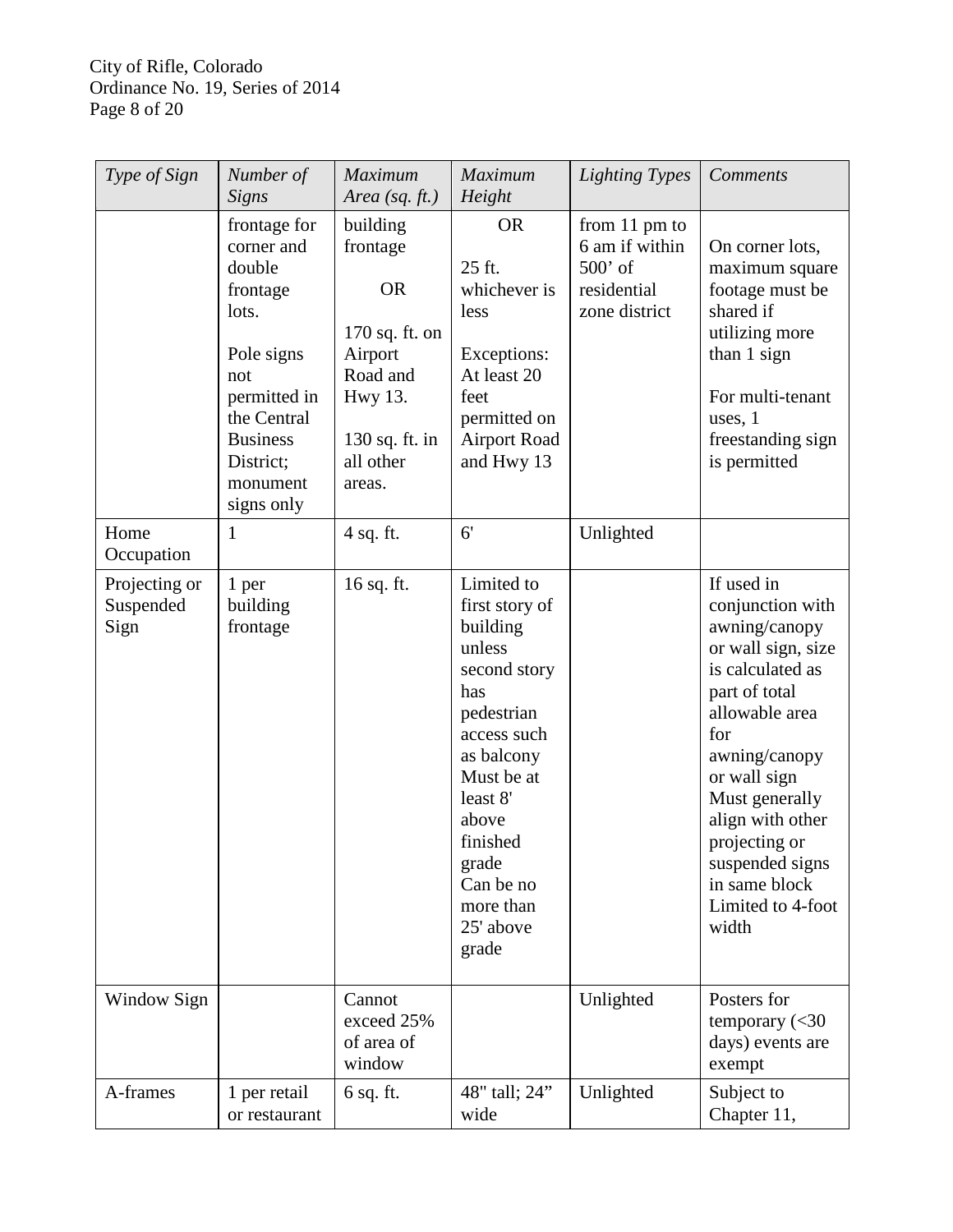| Type of Sign | Number of<br>Signs                                                       | <b>Maximum</b><br>Area (sq. $ft.$ ) | <b>Maximum</b><br>Height | <b>Lighting Types</b> | <b>Comments</b>                                                                                                                      |
|--------------|--------------------------------------------------------------------------|-------------------------------------|--------------------------|-----------------------|--------------------------------------------------------------------------------------------------------------------------------------|
|              | use in CBD<br>only;<br>business<br>must be<br>adjacent to<br>City street |                                     |                          |                       | Article II,<br>Encroachment<br>Permits<br>Must be removed<br>during non-<br>business hours<br>May not be<br>open/closed sign<br>only |

(2) Multi-use buildings and multi-building properties must create a sign program specific to that property according to the following guidelines.

a. The sign program must be approved by the Planning Department and will be kept on file as a reference for reviewing sign applications within that development.

b. Signage shall follow a similar theme throughout the project. This theme shall be based on the similar scale, size, height, shape and/or color.

c. Individual uses may not have individual freestanding signs.

## **Sec. 16-8-60. Measurement of sign area and height.**

(a) Sign surface area.

(1) The area of a geometric shape enclosing any message, logo, symbol, name, photograph or display face shall be measured using standard mathematical formulas.

(2) The computation of letters not attached to a surface or plane shall be made by determining the area enclosed within the smallest geometric figure needed to completely encompass all of the letters, words, insignias or symbols.

(3) Time and temperature devices shall not be included within the measurement of maximum sign area.

(b) Sign support. Supporting framework or bracing that is clearly incidental to the display itself shall not be computed as sign area.

(c) Back-to-back (double-faced) signs. Back-to-back signs shall be regarded as a single sign only if mounted on a single structure, and the distance between each sign face does not exceed two (2) feet at any point.

(d) Three-dimensional signs. Where a sign consists of one (1) or more three-dimensional objects (i.e., balls, cubes, clusters of objects, sculpture), the sign area shall be measured as the maximum projection upon a vertical plane. Signs with three-dimensional objects that exceed a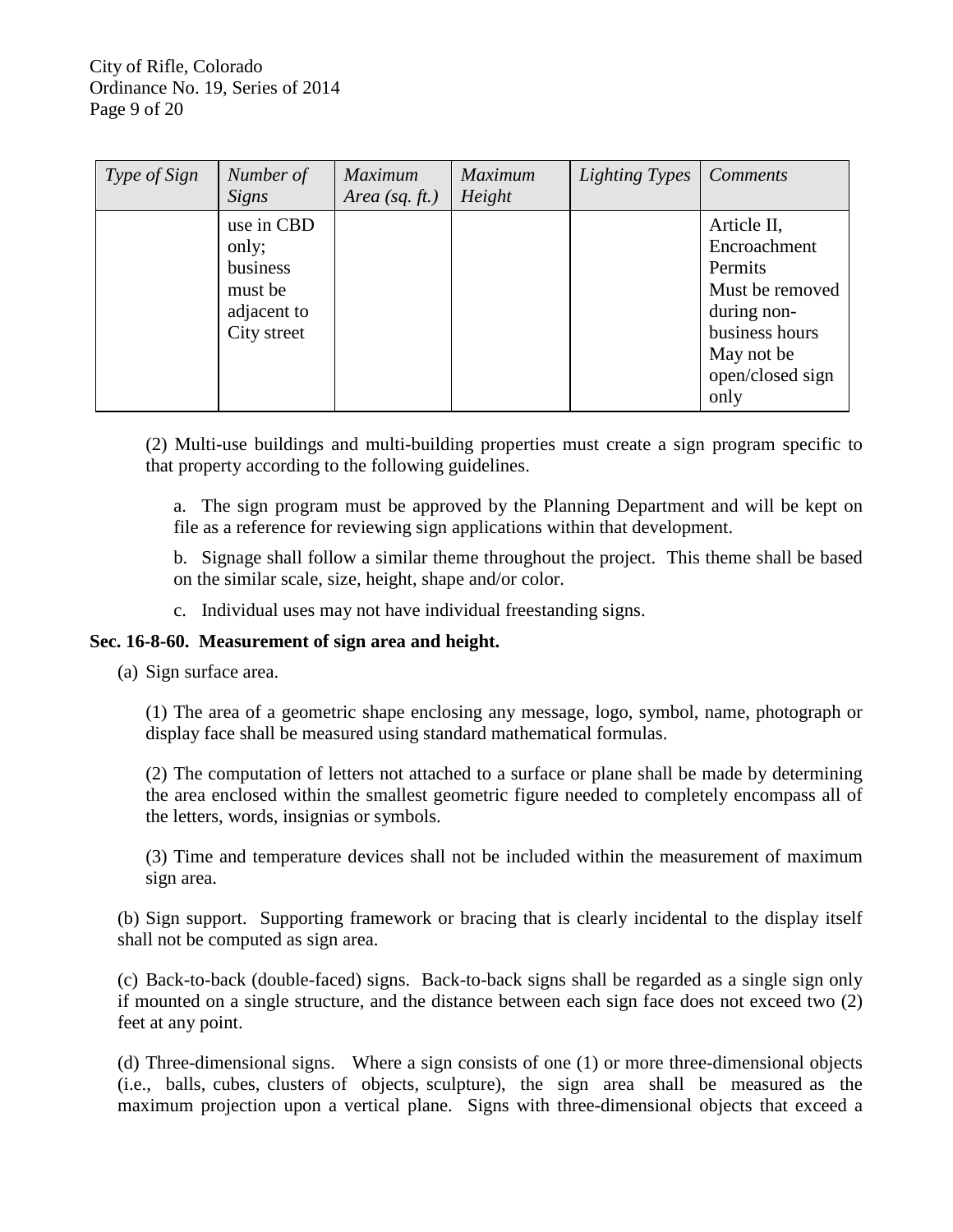projection of six (6) inches from the sign face may be approved in compliance with Section 16-8- 100.

(e) Wall signs. If a sign is attached to a wall, only that portion of the wall onto which the sign face or letters are placed shall be calculated in the sign area.

(f) Sign height. The height of a sign shall be measured from the highest point of a sign to the ground surface beneath it. When berms are used in conjunction with signage, the height of the sign shall be measured from the mean elevation of the fronting street. See Figure 16-2 for examples of sign height measurement.

# **Sec. 16-8-70. Exempt signs.**

(a) The types of signs listed herein are exempt from permit requirements of these regulations and may be placed in any zoning district subject to the provisions of these regulations.

(1) Common exempt signage including: building identification signs, incidental signs, landmark signs, addresses, vacancy and no vacancy signs, no trespassing signs (maximum size of 8 square feet), time and temperature signs (maximum size of 10 square feet), and changeable copy signs for church, school, civic uses, and theaters.

(2) Nonvisible signs. Signs that are not visible beyond the boundaries of the lot or parcel upon which they are located and/or from any public thoroughfare or right-of-way shall be exempt from the provisions of this Article.

(3) Art, architectural features, or religious symbols. Integral decorative or architectural features of buildings, and works of art, so long as such features or works in no way identify a product or business and do not contain letters, trademarks, moving parts or lights.

(4) Banners. Banners applied to paper, plastic or fabric used to decorate or attract attention to a business, activity or event, provided that:

a. The banner is displayed in conjunction with a special event for a period not to exceed thirty (30) days.

b. Banners are displayed no more than one (1) time per calendar year per location.

c. One (1) banner per street frontage per establishment shall be permitted.

d. Non-profit special event banners. Temporary special event signs and banners for religious, charitable, civic, fraternal or similar nonprofit or not-for-profit organizations shall be erected no sooner than thirty (30) days prior to and removed no later than seven (7) days after the event. No such sign shall exceed thirty-two (32) square feet. No such sign shall be illuminated.

(5) Banners on private light poles. Commercial banners may be displayed on privately-owned light poles, provided that: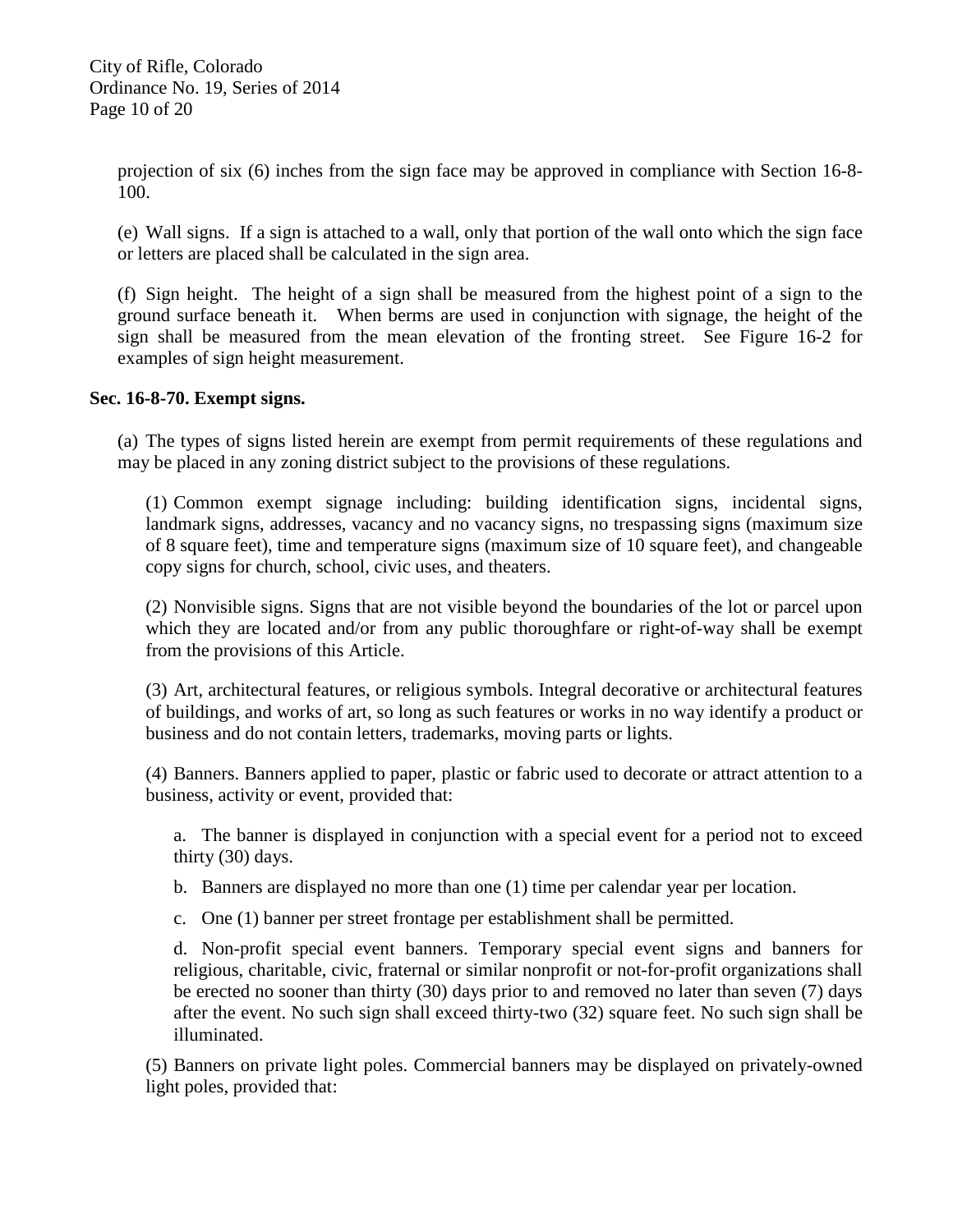a. The business has an outdoor sales component such as auto/vehicle/equipment sales or other acceptable merchandise occurring outdoors.

b. One banner per light pole, or two if placed to mirror each other and total size not exceeding size requirements below.

- c. Size is no greater than 8 feet in height and 6 feet in width.
- d. At least 10 feet off the ground.
- e. Consistent theme and professional design.

(6) Construction signs. Temporary construction signs, provided that:

a. Signs are limited to information regarding participating building contractors, subcontractors, professional firms, lending institutions and property owners.

b. Signs in conjunction with any single-family residential use shall not exceed eight (8) square feet each.

c. Signs in conjunction with all uses besides single-family residential shall have a maximum area of thirty-two (32) square feet each.

d. Only one (1) such sign oriented per street front per premises shall be erected. On corner lots, any two (2) such signs located on the same premises shall be located at least one hundred (100) feet apart as measured by using a straight line.

- e. Such signs shall not be illuminated.
- f. Such signs shall only appear at the construction site.
- g. Such signs shall be removed within seven (7) days after completion of the project.

(7) Decorations (holiday). Temporary decorations or displays, when such are clearly incidental to and are customarily and commonly associated with any national, state, local or religious holiday or celebration; provided that such signs shall be displayed for not more than sixty (60) days in any one (1) year and may be of any type, number, area, height, location, illumination or animation.

(8) Flags. Government and nongovernment flags, provided that they do not display commercial logos.

(9) Garage, estate, yard sale or farm auction. Signs which advertise a private garage or yard sale on the lot on which the sign is located; provided that such signs are displayed no more than twice per year per dwelling unit. The sale sign is limited to four (4) square feet per face of sign area. It may be installed not more than seven (7) days prior to the sale, and it must be removed not later than two (2) days after the sale.

(10) Hunting season signs. Temporary signs and banners intended to attract attention of seasonal hunters, provided that:

a. Signs are only permitted between August 1 and December 1 each year.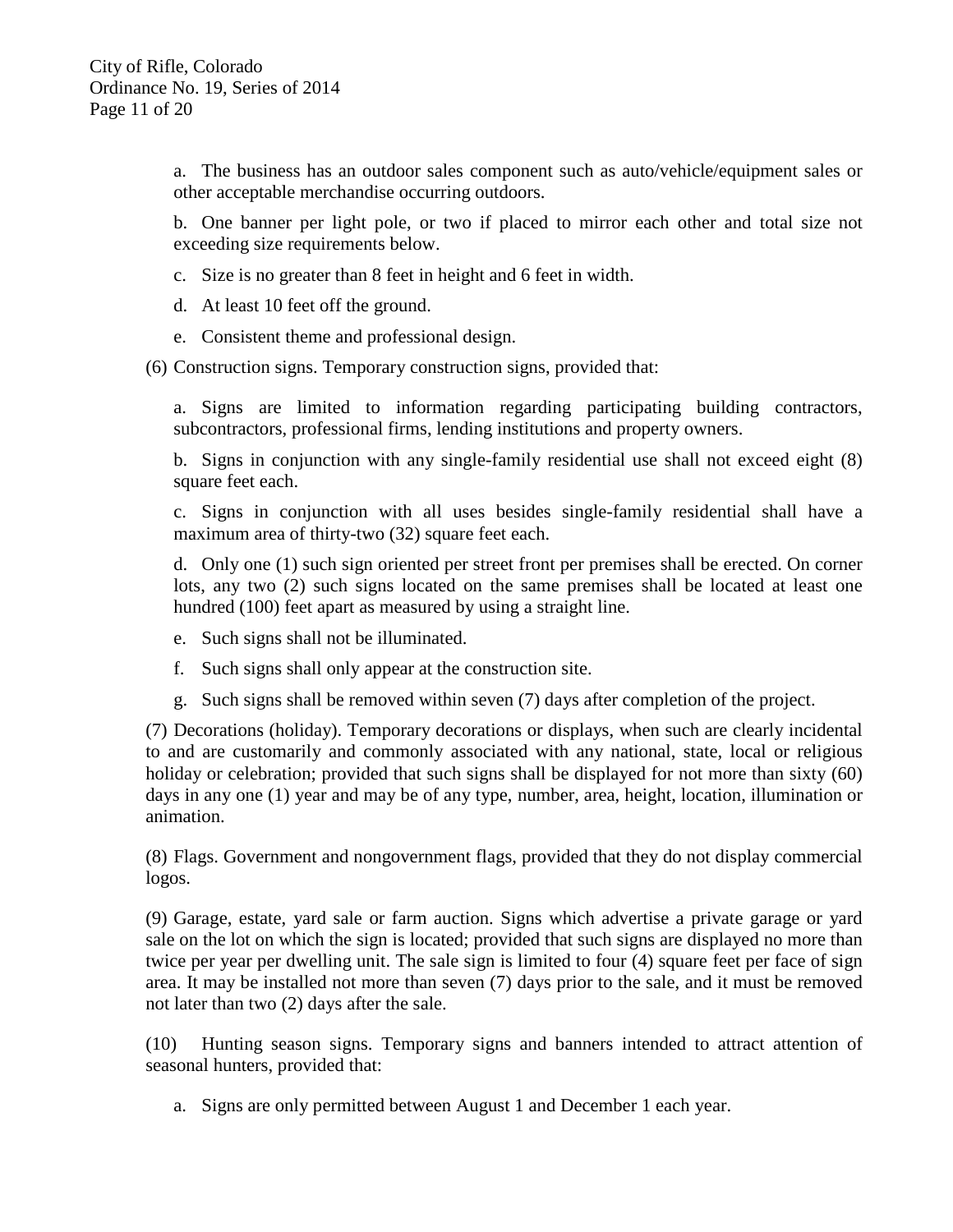b. Signs must be placed on the same premises of the business or activity for which they are displaying information.

- c. No such sign shall exceed sixteen (16) square feet.
- d. No such sign shall be illuminated or animated.

(11) Notice boards and other governmental notices. Notice boards for public or religious institutions or other uses as approved by City staff and primarily intended for pedestrians.

(12) Political signs. Political signs displayed on private property in accordance with an official election or signs erected on behalf of candidates for public office, provided that:

a. Residential district signs shall not exceed three (3) square feet per face or six (6) square feet total.

b. In commercially zoned locations, the maximum sign area shall be ten (10) square feet for each sign face, or twenty (20) square feet total.

c. Such signs shall be placed no closer than eight (8) feet from the nearest pavement edge.

d. All such signs may be erected no sooner than sixty (60) days in advance of the election for which they were made.

e. The signs are removed within seven (7) days after the election for which they were made.

f. The property owner upon whose land the sign is placed shall give written permission for the placement of said signs and will be responsible for violations.

(13) Real estate sign. Properties being offered for sale, lease or development may have temporary signage, subject to the following limitations:

a. For individual residential and commercial lots, one (1) sign is permitted per lot. The maximum sign area shall be six (6) square feet for each sign face. The maximum height shall be five (5) feet.

b. For residential and commercial major subdivisions, one (1) sign is permitted per subdivision. The maximum sign area shall be thirty-two (32) square feet for each sign face. The maximum height shall be eight (8) feet.

c. Each shall be limited to two (2) sign faces.

d. Signs must be located on the lot or subdivision being advertised. Such signs shall be placed no closer than eight (8) feet to the property line or nearest pavement edge or sidewalk, whichever is closer. Placement shall also conform to the City's site distance triangle requirements.

e. No more than three (3) temporary directional signs advertising a specific planned commercial or mixed use development, subdivision, multi-family development, etc., may also be permitted off-site. Each such sign may have a maximum area of four (4) square feet and shall be placed outside all existing rights-of- way.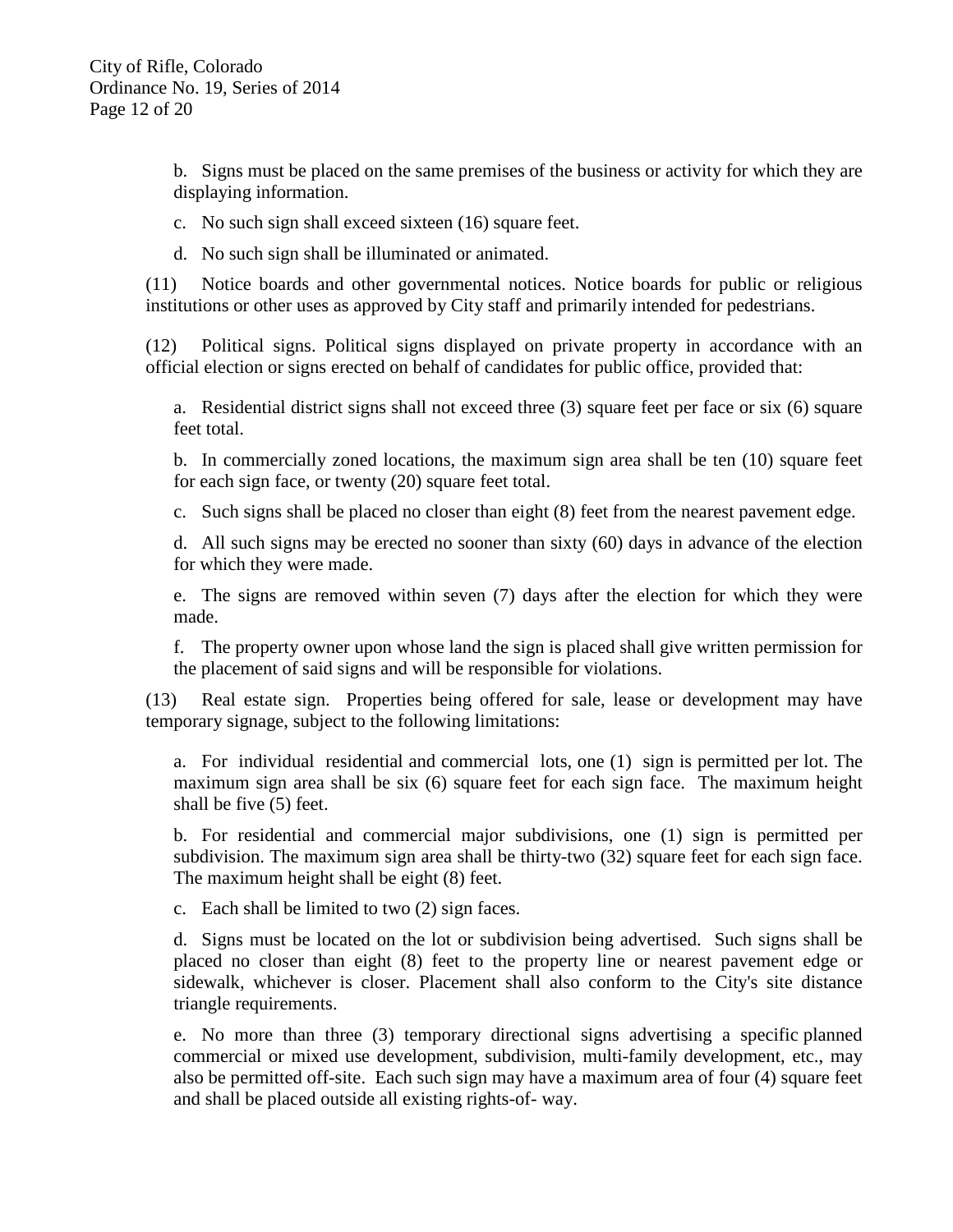f. All signs advertising lots for sale or lease shall be removed no later than seven (7) days after the closing or signing of a lease agreement.

g. All signs advertising subdivisions shall be removed after seventy-five percent (75%) of lots have sold within an advertised subdivision.

h. No sign allowed under this Subsection shall be lighted.

(14) Strings of light bulbs. Displays of string lights, provided that:

a. They are decorative displays which only outline or highlight landscaping or architectural features of a building.

b. They are steady burning, clear, noncolored bulb lights. No blinking, flashing, intermittent changes in intensity or rotating shall be permitted unless in conjunction with holiday decorations.

c. They shall not be assembled or arranged to convey messages, words, commercial advertisements, slogans and/or logos.

(15) Vehicular signs. Signs displayed on trucks, buses, trailers or other vehicles which are being operated or stored in the normal course of a business, such as signs indicating the names of the owners or businesses which are located on moving vans, delivery trucks, rental trucks and trailers and the like, shall be exempt from the provisions of these regulations, provided that the primary purpose of such vehicles is not for the display of signs, and provided that they are parked or stored in areas appropriate to their use as vehicles.

## **Sec. 16-8-80. Prohibited signs.**

The following signs are inconsistent with the purposes and standards in this Article and are prohibited in all zoning districts:

(1) Animated signs. Signs with flashing, rotating, blinking or other illuminating or animating devices that have a changing brightness or intensity or color; or signs with movement, animation or apparent movement. This includes signs with optical illusion of movement by means of a design which presents a pattern capable of reversible perspective, giving the illusion of motion or changing of copy. Time and temperature signs and barber poles less than three (3) feet in height are exempt from this prohibition.

(2) Signs in the right-of-way. Any sign, other than a traffic control sign, erected, constructed or maintained within, over or upon the right-of-way of any road or highway.

(3) Roof signs.

(4) Signs confused with traffic control devices. Any sign whose size, location, movement, content, coloring or manner of illumination may be confused with or construed as a traffic control device, sign or signal, when in fact, it is not a traffic control device, sign or signal.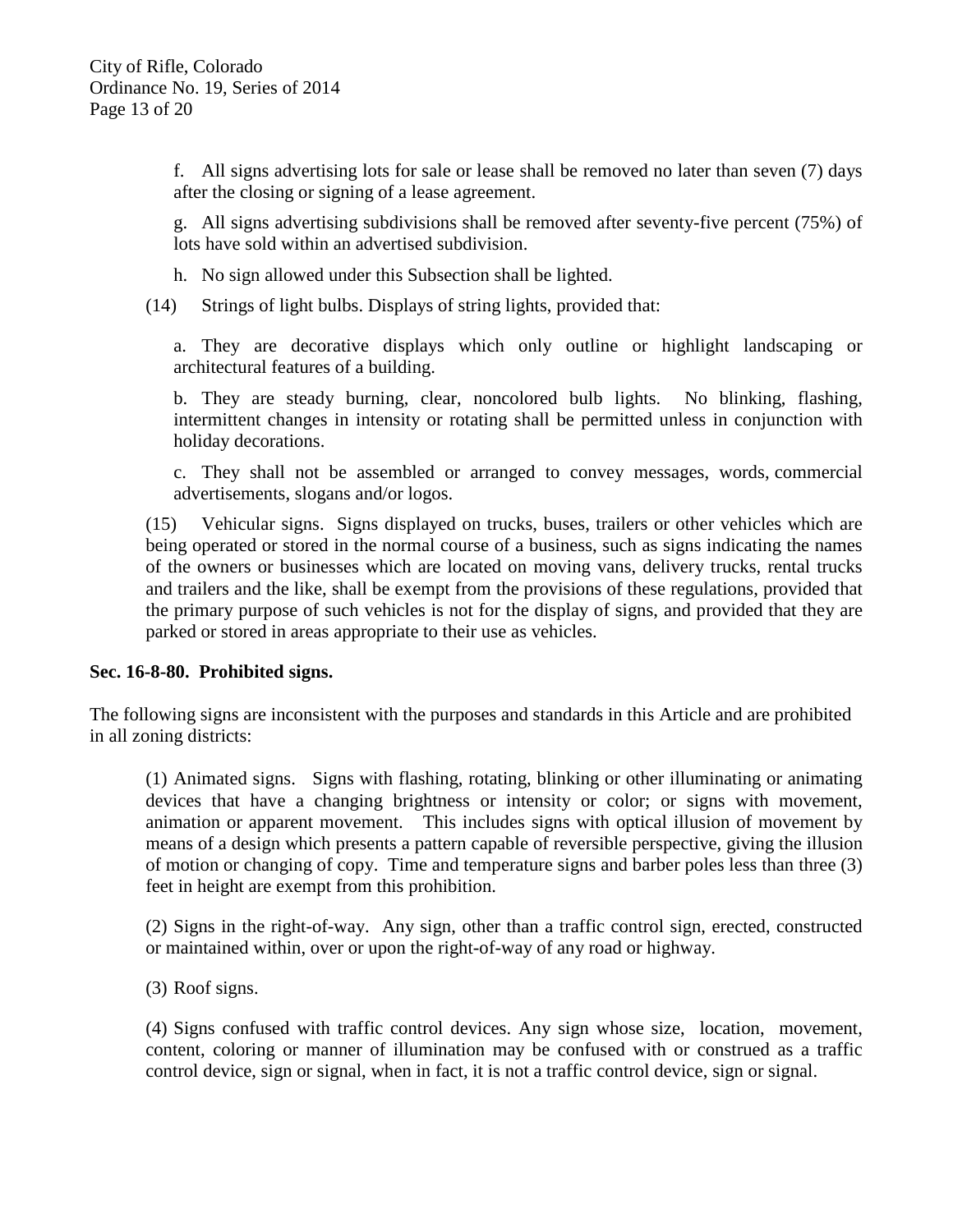(5) Off-premises signs. Any off-premises advertising sign or any other sign not pertinent and clearly incidental to the permitted use on the property where located, except for temporary subdivision directional signs, directional real estate signs and political signs, and except for signs permitted in Section 16-8-90.

(6) Signs emitting any sound or noise.

(7) Searchlights or beacons.

(8) Inflatable signs. Inflatable figures, shapes or mascots or tethered balloons.

(9) Signs of nonpermanent material. Fabric signs, flags, pennants or banners when used for commercial advertising purposes, except as permitted in this Article.

(10) Electronic message boards. Electronic message boards except governmental signs.

(11) Signs for vacated or abandoned entities. Any sign (together with its supporting structure) now or hereafter existing which, ninety (90) days or more after the premises have been vacated, advertises an activity, business, product or service no longer produced or conducted upon the premises upon which such sign is located. If the sign or sign structure is covered or the identifying symbols or letters removed, an extension of time may be granted by the Building Official upon good cause for such extension being shown. (This provision shall not apply to permanent signs accessory to businesses which are open only on a seasonal basis, provided that there is clear intent to continue operation of the business).

(12) Signs on natural features. Any sign painted on rocks or other natural features or terrain, unless approved by the City Manager.

## **Sec. 16-8-90. Off-premises signs.**

Off-premises signs, are generally prohibited, except for those specific types of signs listed in this Section.

(1) Business district identification signs. A business district identification sign is an offpremises sign for the identification of a specific business district or center identified in the Comprehensive Plan or a business improvement or redevelopment area approved by the Planning Commission. Business district signs shall not:

- a. Interfere with pedestrian or vehicular safety;
- b. Detract from the pedestrian quality of the surrounding area; or
- c. Add to an over-proliferation of signs on one (1) property or in one (1) area.

(2) Church and civic club off-premises signs. A church or civic club off-premises sign is an off- premises sign intended to direct people to the church or civic club and/or state meeting dates and times. Such signs shall not: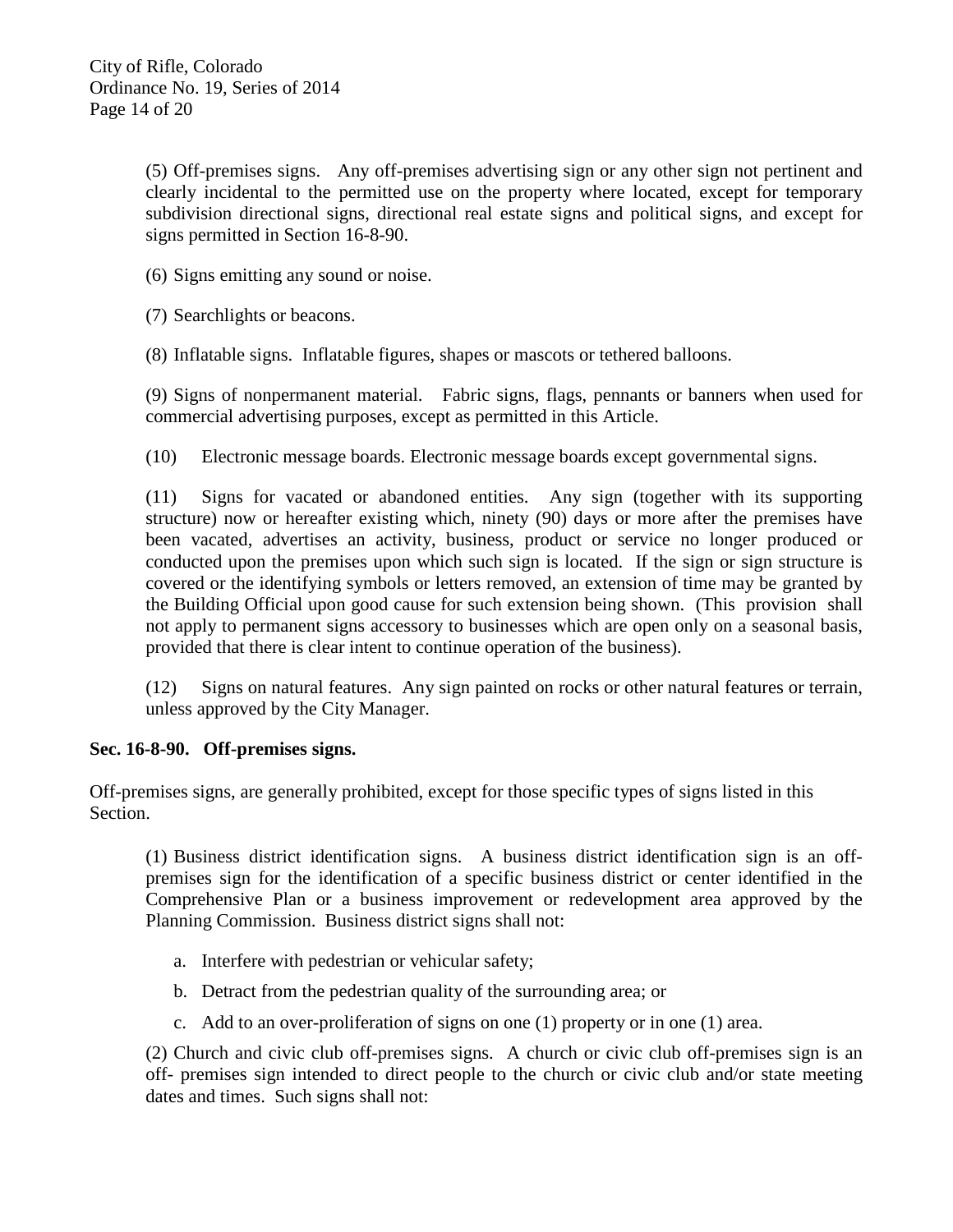- a. Interfere with pedestrian or vehicular safety;
- b. Detract from the pedestrian quality of the surrounding area;
- c. Add to an over-proliferation of signs on one (1) property or in one (1) area;
- d. Be allowed for any organization that has not proven nonprofit status;
- e. Measure more than four (4) square feet; or
- f. Number more than five (5) for any organization.

## **Sec. 16-8-100. Creative signs.**

(a) Purpose. This Section establishes standards and procedures for the design, review and approval of creative signs. The purposes of this creative sign program are to:

(1) Encourage signs of unique design and that exhibit a high degree of thoughtfulness, imagination, inventiveness and spirit; and

(2) Provide a process for the application of sign regulations in ways that will allow creatively designed signs that make a positive visual contribution to the overall image of the City, while mitigating the impacts of large or unusually designed signs.

(b) Applicability. An applicant may request approval of a sign permit under the creative sign program to authorize on-site permanent or temporary signs that employ standards that differ from the other provisions of this Article but comply with the provisions of this Section.

(c) Approval authority. A sign permit application for a creative sign shall be subject to approval by the Planning Commission.

(d) Application requirements. A sign permit application for a creative sign shall include all information and materials required by the City.

(e) Design criteria. In approving an application for a creative sign, the Planning Commission shall ensure that a proposed sign meets the following design criteria:

(1) Design quality. The sign shall:

a. Constitute a substantial aesthetic improvement to the site and shall have a positive visual impact on the surrounding area;

b. Be of unique design and exhibit a high degree of thoughtfulness, imagination, inventiveness and spirit; and

c. Provide strong graphic character through the imaginative use of graphics, color, texture, quality materials, scale and proportion.

(2) Contextual criteria. The sign shall contain at least one (1) of the following elements:

a. Classic historic design style;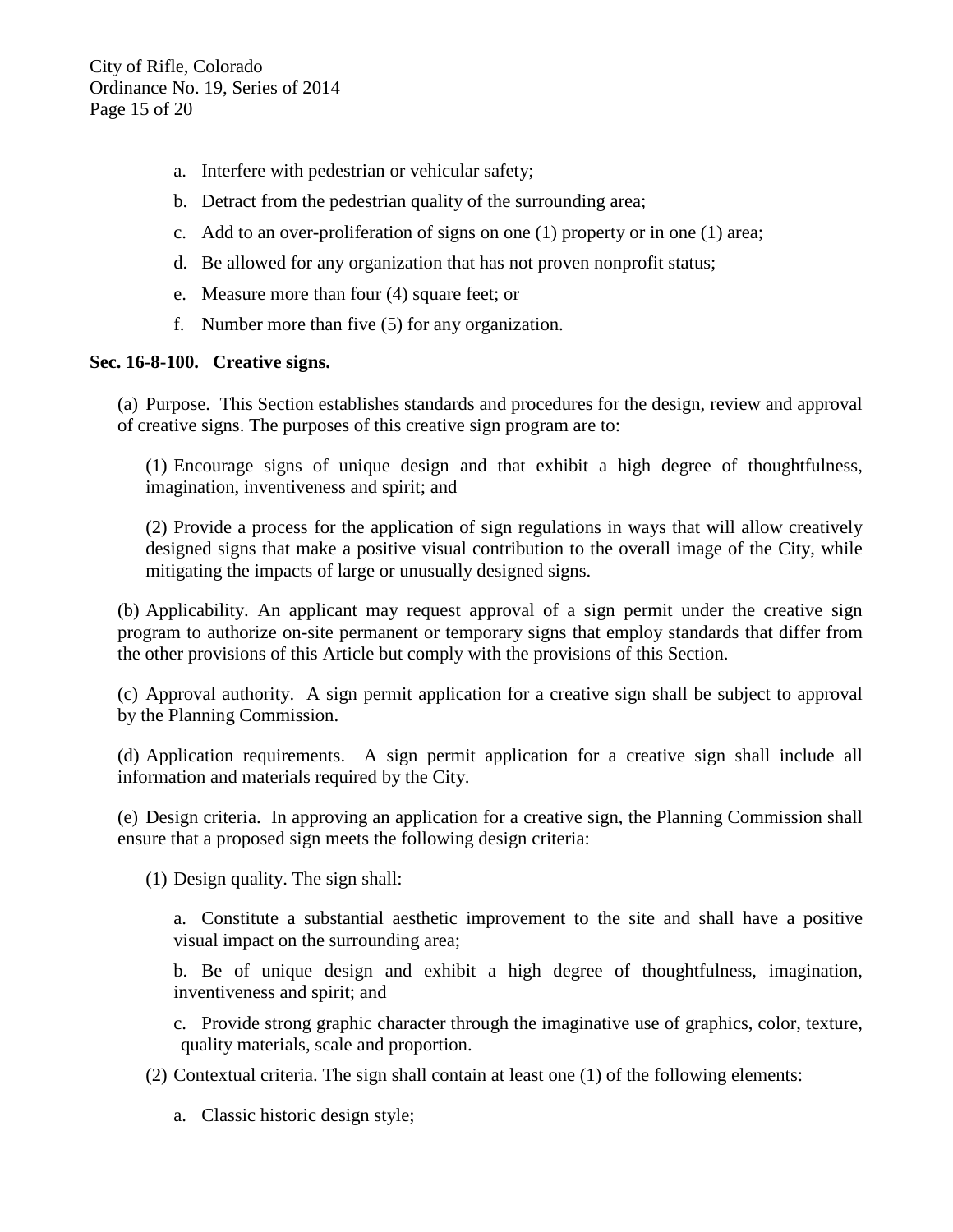- b. Creative image reflecting current or historic character of the City.
- c. Symbols or imagery relating to the entertainment or design industry; or
- d. Inventive representation of the use, name or logo of the structure or business.
- (3) Architectural criteria. The sign shall:
	- a. Utilize and/or enhance the architectural elements of the building; and

b. Be placed in a logical location in relation to the overall composition of the building's facade and not cover any key architectural features/details of the facade.

## **Sec. 16-8-110. Definitions.**

For purposes of this Article, the following words are defined as follows:

*Abandoned sign* means an unused or abandoned sign that meets any of the following criteria:

- a. A sign that identifies an establishment, products or services that no longer exist or are no longer provided on the premises where the sign is located.
- b. A sign that identifies a time, event or purpose which has passed or no longer applies.
- c. A sign that is vacant of copy.

*A-frame sign* means a sandwich-board-type sign typically used in front of a business for advertising purposes.

*Area* means the area of a geometric shape enclosing any message, logo, symbol, name, photograph or display face and shall be measured using standard mathematical formulas. See Section 16-8-60 for detailed computation information.

*Awning* sign means a sign that is painted, stitched, sewn or stained onto the exterior of an awning. An awning is a movable shelter supported entirely from the exterior wall of a building and composed of nonrigid materials except for the supporting framework.

*Banner* means a sign of flexible fabric, plastic, paper or similar material that is mounted to a pole or a building by wires, ropes or other temporary methods. Flags shall not be considered banners.

*Beacon* means a rotating or moving source of light.

*Building frontage* means the horizontal linear dimensions of that side of a building that abuts a street, parking area, mall or other circulation area open to the general public. Where more than one (1) use occupies a building, each such use having a public entrance or main window display shall be considered to have its own building frontage, which shall be the front width of the portion of the building occupied by that use.

*Building identification sign* means a nonilluminated sign constructed of metal or masonry or other permanent material which is permanently affixed to a building or structure for the purpose of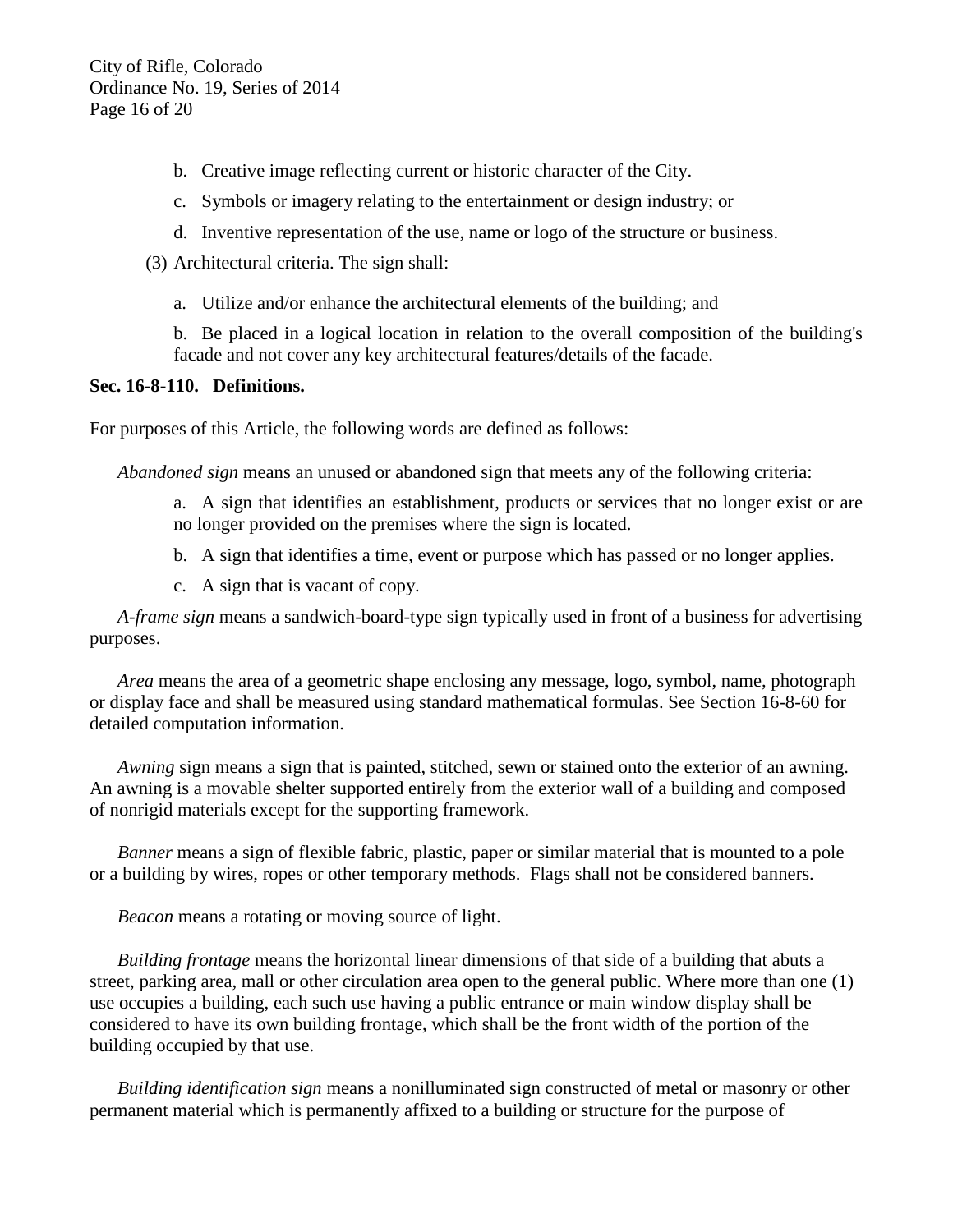City of Rifle, Colorado Ordinance No. 19, Series of 2014 Page 17 of 20

identifying the name of a building, date of erection or other incidental or historical information, as approved by City staff.

*Canopy sign* means a sign that is permanently affixed to a roofed shelter attached to and supported by a building, by columns extending from the ground or by a combination of a building and columns. A marquee is not a canopy sign.

*Changeable copy sign* means a sign or part of a sign with characters, letters or illustrations that can be changed or rearranged on the surface of the sign. A sign on which the message changes more than eight (8) times per day shall be considered an animated sign and not a changeable copy sign.

*Commercial message* means wording, logo, or other representation that, directly or indirectly, names advertises, or calls attention to a business, product, service or other commercial activity.

*Courtesy sign* means a nonilluminated or indirectly illuminated sign which identifies, as a courtesy to customers, items such as credit cards accepted, redemption stamps offered, menus or prices.

*Façade* means the front of a building, including entries, parapets and rooflines, especially the principal face.

*Face* means the surface of a sign upon, against or through which the message is displayed, illustrated or illuminated.

*Fence* sign means a sign mounted or attached on a fence.

*Flag, government* means a device composed of flexible cloth, plastic or other similar material that displays local, state or federal emblems, seals or colors.

*Flag, nongovernment* means a device composed of flexible cloth, plastic or other similar material that displays nongovernment emblems, business or corporate logos, symbols or illustrations.

*Freestanding sign* means a sign that is supported by one (1) or more columns, uprights, poles or braces extended from the ground, or which is erected on the ground, and shall also include a monument sign and a pole sign but does not include a sign attached to a structure.

*Government sign* means a sign erected by government or government agencies for regulatory and informational purposes.

*Holiday decorations* means temporary decorations, strings of lights or displays clearly incidental to and customarily associated with any state, local or religious holiday.

*Illuminated sign* means a sign lighted by or exposed to artificial lighting or illumination.

*Illumination, direct* means lighting by means of an unshielded light source (including neon tubing) which is effectively visible as a part of the sign, where light travels directly from the source to the viewer's eye.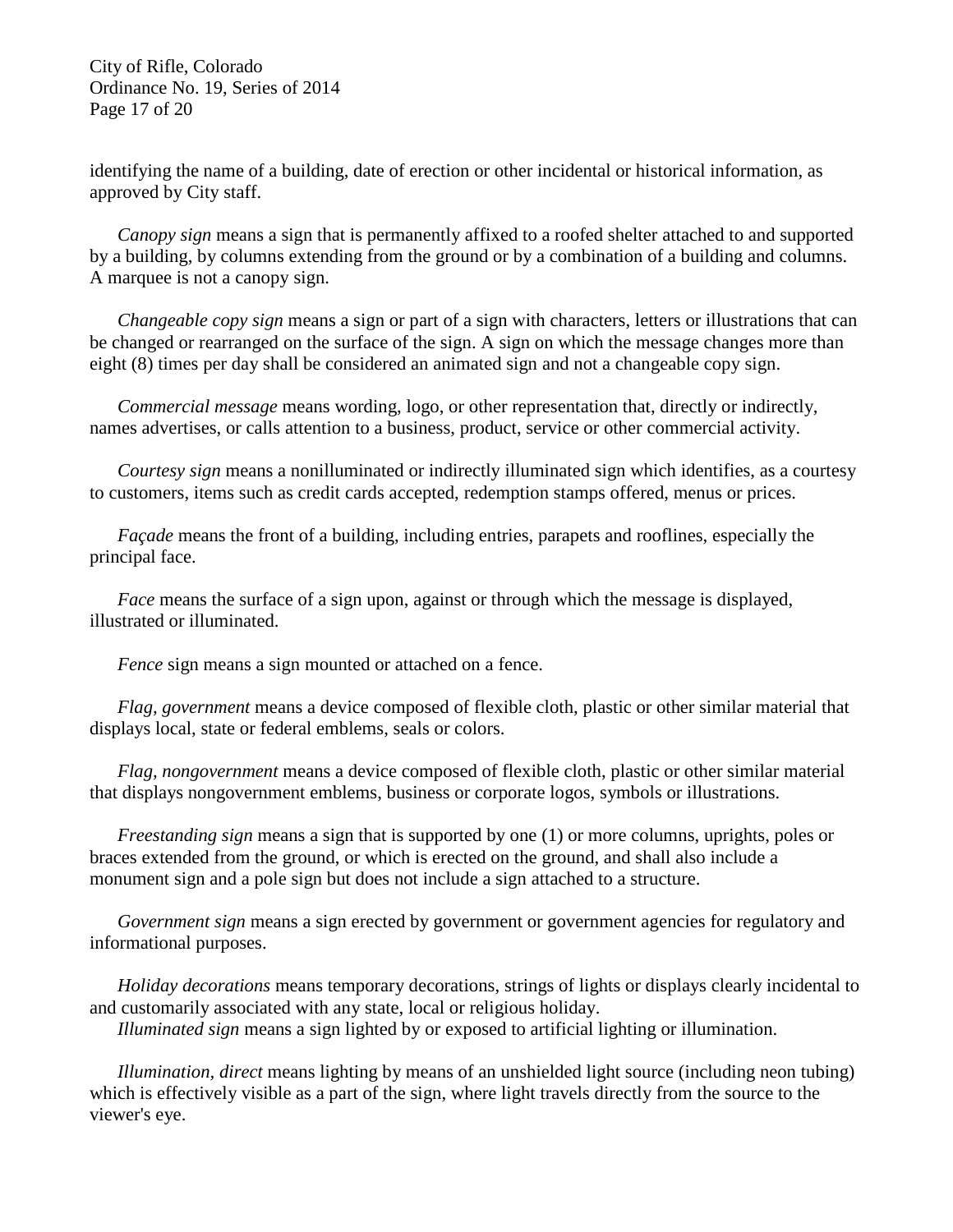City of Rifle, Colorado Ordinance No. 19, Series of 2014 Page 18 of 20

*Illumination, indirect* means lighting by means of a light source directed at a reflecting surface in a way that illuminates the sign from the front, or a light source that is primarily designed to illuminate the entire building facade upon which a sign is displayed. Indirect illumination does not include lighting which is primarily used for purposes other than sign illumination; e.g., parking lot lights or lights inside a building that may silhouette a window sign but are primarily installed to serve as inside illumination.

*Illumination, internal* means lighting by means of a light source that is within a sign having a translucent background, silhouetting opaque letters or designs, or which is within letters or designs that are themselves made of a translucent material.

*Incidental sign* means a sign, generally informational, that has a purpose secondary to the use of the zone lot on which it is located, such as "no parking," "entrance," "loading only," "telephone" and other similar directives. No sign with a commercial message or logo shall be considered incidental.

*Landmark sign* means a non-illuminated sign constructed of metal, masonry or other permanent material that is permanently fixed to a building or structure for the purpose of identifying a historic structure, historic place, significant event, personal memorial or other similar feature.

*Lot frontage* means any boundary line of a parcel of land that coincides with the right-of-way or street.

*Monument sign* means a freestanding sign where the entire bottom of the sign is affixed to the ground, not to a building.

*Multi-use building* means a building with multiple uses, each with an individual entrance. Note that a single business that includes multiple uses within one building, such as an auto sales office AND a vehicle service center, may be considered a multi-use building.

*Nonconforming sign* means a sign which was lawfully erected, altered, moved or maintained under previous sign codes and received a valid sign permit but does not conform to the provisions of this sign code nor has been subsequently granted a variance from the sign code.

*Off-premises sign* means any sign which is placed on a parcel of land other than that upon which the use, event or activity is located.

*On-premises sign* means any sign directly pertaining to an existing permitted use, event or activity on the property upon which said sign is located.

*Pennant* means a lightweight plastic, fabric or other material, whether or not containing a message or any kind, suspended from a rope, wire or string, usually in a series.

*Permanent sign* means a sign that is permanently fixed or attached to the ground or a structure, or any sign that is intended to be displayed on a continuing and ongoing basis for more than ninety (90) days.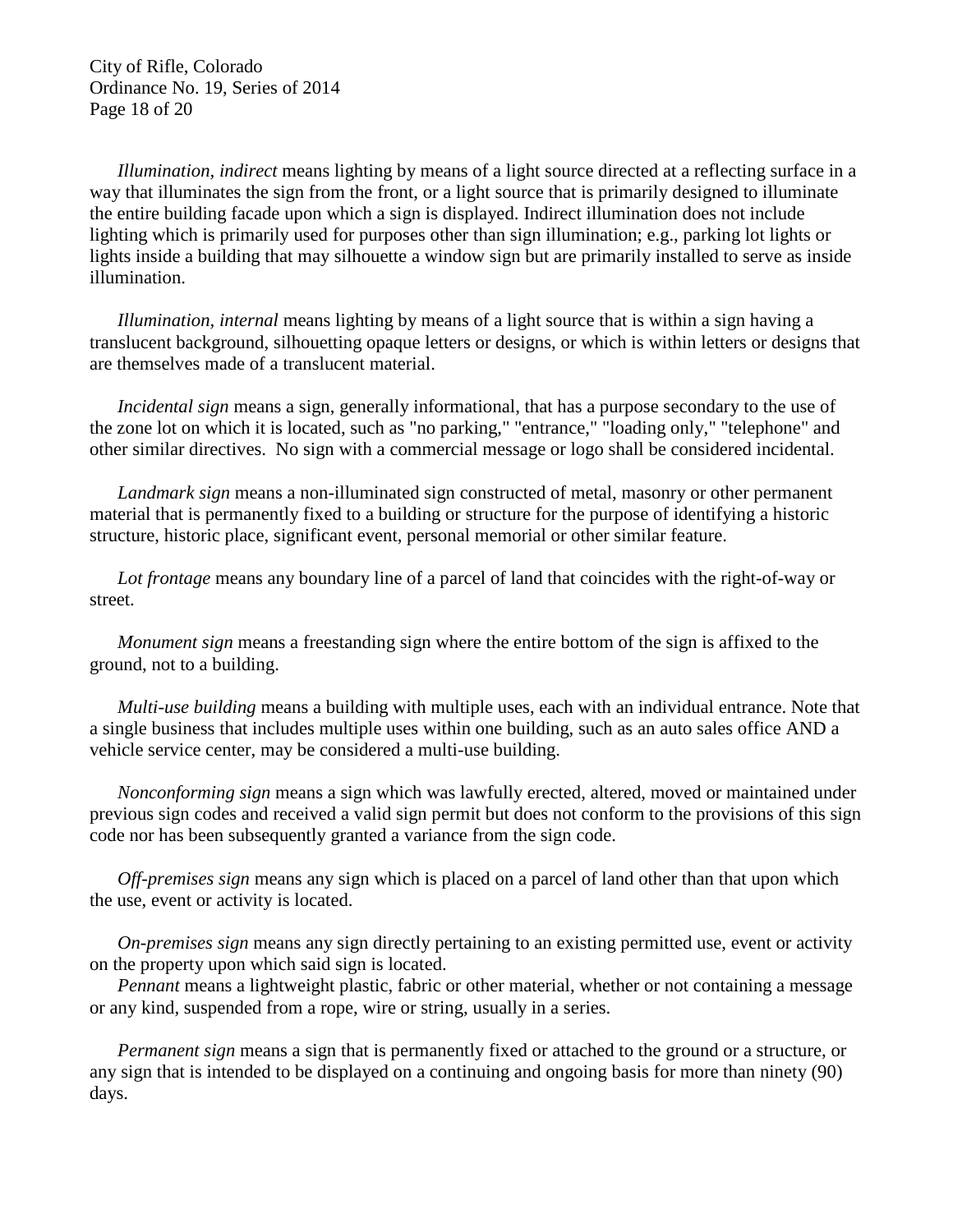City of Rifle, Colorado Ordinance No. 19, Series of 2014 Page 19 of 20

*Political sign* means a noncommercial sign that either displays a message conveying political or ideological views or supports a specific political candidate or ballot item for election.

*Portable sign* means a sign not permanently attached to the ground or other permanent structure, or a sign designed to be transported, including but not limited to: signs designed to be transported by means of wheels; signs converted to A- or T- frames; menus and sandwich board signs; umbrellas used for advertising; and signs attached to or painted on vehicles parked and visible from the public rightof-way, unless said vehicle is uses in the normal day-to-day operations of the business.

*Premises* means the physical location occupied by the business or activity being conducted.

*Projecting sign* means a sign attached to a building and extending in whole or in part more than six (6) inches beyond the surface of the building to which the sign is attached.

*Residential sign* means any sign located in a district zoned for residential uses that contains no commercial message, except advertising for goods and services legally offered on the premises where the sign is located.

*Roof sign* means a sign erected and constructed upon or over the roof or parapet of a structure or building.

*Sign* means any object, device, display or structure which is used to advertise, identify, display, direct or attract attention to an object, person, institution, organization, business, product, service, event or location by any means, including words, letters, figures, designs, symbols, fixtures, colors, motion, illumination or projected images.

*Street sign* means an official sign erected by a government entity or subdivision developer in order to identify a street name.

*Suspended sign* means a sign suspended from the underside of a horizontal plane surface (such as ceiling, canopy, portico or soffit) and is supported by such a surface.

*Temporary sign* means a sign that is used only temporarily and is not permanently fixed to the ground or a structure.

*Time and/or temperature sign* means a sign intended to display time and temperature information for a limited period of time and capable of being viewed from any public right-of-way, parking area or neighboring property.

*Vehicular sign* means a sign displayed on a truck, bus, trailer or other vehicle.

*Vending machine sign* means a sign on a vending machine identifying products therein.